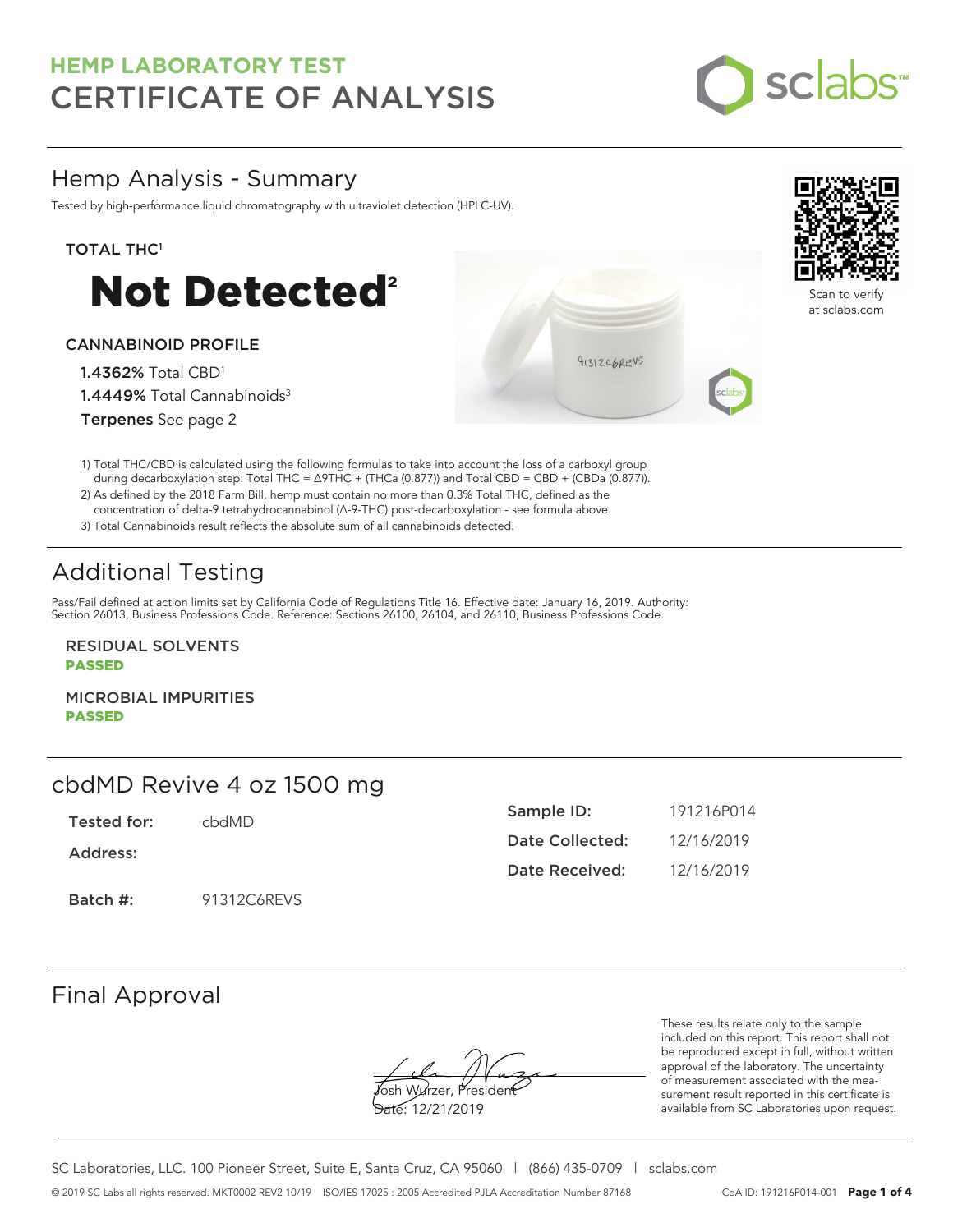

| Sample Name:        | cbdMD Revive 4 oz 1500 mg |
|---------------------|---------------------------|
| LIMS Sample ID:     | 191216P014                |
| Batch #:            | 91312C6REVS               |
| Source Metrc ID(s): |                           |
|                     |                           |
|                     |                           |
| Sample Type:        | Other                     |
| Batch Count:        |                           |
| Sample Count:       |                           |
| Unit Mass:          | 120 Grams per Unit        |
| Serving Mass:       |                           |
| Density:            |                           |

#### **Moisture Test Results**

Moisture

**Results (%)**

#### **Cannabinoid Test Results 12/19/2019**

Cannabinoid analysis utilizing High Performance Liquid Chromatography (HPLC, QSP 5-4-4-4)

|                                          | mg/g            | %         | $LOD / LOQ$ mg/g |
|------------------------------------------|-----------------|-----------|------------------|
| Δ9THC                                    | ND              | ND        | 0.0009 / 0.003   |
| $\triangle$ 8THC                         | <b>ND</b>       | <b>ND</b> | 0.0009 / 0.003   |
| <b>THCa</b>                              | <b>ND</b>       | ND.       | 0.0009 / 0.003   |
| <b>THCV</b>                              | <b>ND</b>       | ND        | 0.0004 / 0.001   |
| <b>THCVa</b>                             | <b>ND</b>       | <b>ND</b> | 0.0013 / 0.004   |
| <b>CBD</b>                               | 14.362          | 1.4362    | 0.0009 / 0.003   |
| <b>CBDa</b>                              | <b>ND</b>       | <b>ND</b> | 0.0009 / 0.003   |
| <b>CBDV</b>                              | 0.025           | 0.0025    | 0.0004 / 0.001   |
| <b>CBDVa</b>                             | <b>ND</b>       | <b>ND</b> | 0.0003 / 0.001   |
| <b>CBG</b>                               | 0.062           | 0.0062    | 0.001 / 0.003    |
| CBGa                                     | <b>ND</b>       | ND        | 0.0008 / 0.002   |
| <b>CBL</b>                               | <b>ND</b>       | ND.       | 0.0021 / 0.006   |
| <b>CBN</b>                               | <b>ND</b>       | ND        | 0.0009 / 0.003   |
| <b>CBC</b>                               | <b>ND</b>       | ND        | 0.0011 / 0.003   |
| <b>CBCa</b>                              | <b>ND</b>       | ND        | 0.0015 / 0.005   |
| <b>Sum of Cannabinoids:</b>              | 14.449          | 1.4449    | 1733.880 mg/Unit |
| Total THC ( $\triangle$ 9THC+0.877*THCa) | ND              | ND        | <b>ND</b>        |
| Total CBD (CBD+0.877*CBDa)               | 14.362          | 1.4362    | 1723.440 mg/Unit |
| Δ9THC per Unit                           | Action Limit mg |           | ND               |

Δ9THC per Unit Δ9THC per Serving

#### **Batch Photo**



SC Laboratories, LLC 100 Pioneer Street, Suite E Santa Cruz, CA 95060 (866) 435-0709 | sclabs.com

| Date Collected: | 12/16/2019 |  |
|-----------------|------------|--|
| Date Received:  | 12/16/2019 |  |
| Tested for:     | cbdMD      |  |
| License #:      |            |  |
| Address:        |            |  |
| Produced by:    |            |  |
| License #:      |            |  |
| Address:        |            |  |
|                 |            |  |

#### **Terpene Test Results 12/18/2019**

Terpene analysis utilizing Gas Chromatography - Flame Ionization Detection (GC - FID)

|                                     | mg/g      | %         | LOD / LOQ mg/g |
|-------------------------------------|-----------|-----------|----------------|
| <b>2</b> Pinene                     | <b>ND</b> | <b>ND</b> | 0.022 / 0.067  |
| Camphene                            | <b>ND</b> | <b>ND</b> | 0.027 / 0.08   |
| Sabinene                            | <b>ND</b> | <b>ND</b> | 0.027 / 0.082  |
| <b>7</b> Pinene                     | <b>ND</b> | <b>ND</b> | 0.027 / 0.081  |
| Myrcene                             | <b>ND</b> | <b>ND</b> | 0.027 / 0.082  |
| <sup>2</sup> Phellandrene           | <b>ND</b> | <b>ND</b> | 0.037 / 0.111  |
| 3 Carene                            | <b>ND</b> | <b>ND</b> | 0.029 / 0.087  |
| <b>7</b> Terpinene                  | <b>ND</b> | <b>ND</b> | 0.03 / 0.09    |
| Limonene                            | 0.636     | 0.0636    | 0.013 / 0.039  |
| Eucalyptol                          | <b>ND</b> | <b>ND</b> | 0.021 / 0.063  |
| Ocimene                             | <b>ND</b> | <b>ND</b> | 0.028 / 0.085  |
| <b>7</b> Terpinene                  | <b>ND</b> | <b>ND</b> | 0.03 / 0.09    |
| Sabinene Hydrate                    | <b>ND</b> | <b>ND</b> | 0.018 / 0.054  |
| Fenchone                            | <b>ND</b> | <b>ND</b> | 0.03 / 0.092   |
| Terpinolene                         | <b>ND</b> | <b>ND</b> | 0.022 / 0.067  |
| Linalool                            | <b>ND</b> | <b>ND</b> | 0.019 / 0.058  |
| Fenchol                             | <b>ND</b> | <b>ND</b> | 0.023 / 0.069  |
| (-)-Isopulegol                      | <b>ND</b> | <b>ND</b> | 0.013 / 0.04   |
| Camphor                             | <b>ND</b> | <b>ND</b> | 0.054 / 0.163  |
| Isoborneol                          | <b>ND</b> | <b>ND</b> | 0.033 / 0.101  |
| Borneol                             | <b>ND</b> | <b>ND</b> | 0.048 / 0.146  |
| Menthol                             | <b>ND</b> | <b>ND</b> | 0.022 / 0.067  |
| Terpineol                           | <b>ND</b> | <b>ND</b> | 0.022 / 0.068  |
| Nerol                               | <b>ND</b> | <b>ND</b> | 0.023 / 0.068  |
| R-(+)-Pulegone                      | <b>ND</b> | <b>ND</b> | 0.022 / 0.068  |
| Geraniol                            | <b>ND</b> | <b>ND</b> | 0.017 / 0.05   |
| Geranyl Acetate                     | <b>ND</b> | <b>ND</b> | 0.016 / 0.048  |
| <b>7 Cedrene</b>                    | <b>ND</b> | <b>ND</b> | 0.017 / 0.051  |
| <b>2 Caryophyllene</b>              | <b>ND</b> | <b>ND</b> | 0.018 / 0.054  |
| <b>7</b> Humulene                   | <b>ND</b> | <b>ND</b> | 0.013 / 0.038  |
| Valencene                           | <b>ND</b> | <b>ND</b> | 0.008 / 0.023  |
| Nerolidol                           | <b>ND</b> | <b>ND</b> | 0.035 / 0.106  |
| Caryophyllene Oxide                 | <b>ND</b> | <b>ND</b> | 0.028 / 0.084  |
| Guaiol                              | <b>ND</b> | <b>ND</b> | 0.022 / 0.066  |
| Cedrol                              | <b>ND</b> | <b>ND</b> | 0.029 / 0.086  |
| <b>7 Bisabolol</b>                  | <b>ND</b> | <b>ND</b> | 0.017 / 0.051  |
| <b>Total Terpene Concentration:</b> | 0.636     | 0.0636    |                |

#### Sample Certification

California Code of Regulations Title 16 Effect Date January 16, 2019<br>Authority: Section 26013, Business and Professions Code.<br>Reference: Sections 26100, 26104 and 26110, Business and Professions Code.



Josh Wurzer, President Date: 12/21/2019

© 2019 SC Labs all rights reserved. MKT0002 REV2 10/19 ISO/IES 17025 : 2005 Accredited PJLA Accreditation Number 87168 CoA ID: 191216P014-001 **Page 2 of 4**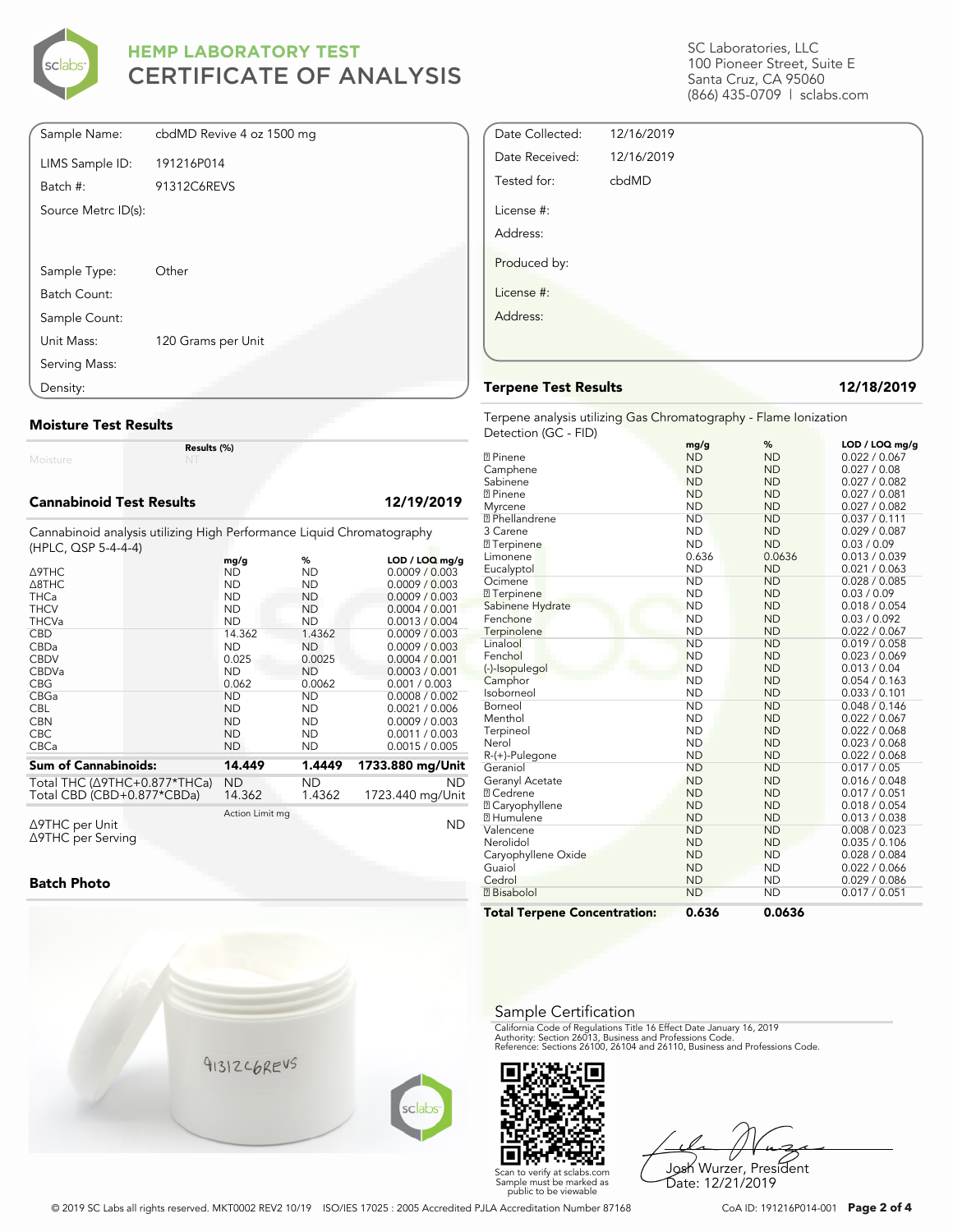

| Sample Name:        | cbdMD Revive 4 oz 1500 mg |
|---------------------|---------------------------|
| LIMS Sample ID:     | 191216P014                |
| Batch #:            | 91312C6REVS               |
| Source Metrc ID(s): |                           |
|                     |                           |
| Sample Type:        | Other                     |
| Batch Count:        |                           |
| Sample Count:       |                           |
| Unit Mass:          | 120 Grams per Unit        |
| Serving Mass:       |                           |
| Density:            |                           |

#### **Pesticide Test Results**

| Pesticide, Fungicide and plant growth regulator analysis utilizing |                |                   |                     |
|--------------------------------------------------------------------|----------------|-------------------|---------------------|
| HPLC-Mass Spectrometry and GC-Mass Spectrometry                    |                |                   |                     |
|                                                                    | Results (µg/g) | Action Limit µg/g | $LOD / LOQ \mu g/g$ |
| Abamectin                                                          | NT             |                   |                     |
| Acephate                                                           | NT             |                   |                     |
| Acequinocyl                                                        | NT             |                   |                     |
| Acetamiprid                                                        | NT             |                   |                     |
| Azoxystrobin                                                       | NT             |                   |                     |
| <b>Bifenazate</b>                                                  | NT             |                   |                     |
| <b>Bifenthrin</b>                                                  | NT             |                   |                     |
| <b>Boscalid</b>                                                    | NT             |                   |                     |
| Captan                                                             | NT             |                   |                     |
| Carbaryl                                                           | NT             |                   |                     |
| Chlorantraniliprole                                                | NT             |                   |                     |
| Clofentezine                                                       | NT             |                   |                     |
| Cyfluthrin                                                         | NT             |                   |                     |
| Cypermethrin                                                       | NT             |                   |                     |
| Diazinon                                                           | NT             |                   |                     |
| Dimethomorph                                                       | NT             |                   |                     |
| Etoxazole                                                          | NT             |                   |                     |
| Fenhexamid                                                         | NT             |                   |                     |
| Fenpyroximate                                                      | NT             |                   |                     |
| Flonicamid                                                         | NT             |                   |                     |
| Fludioxonil                                                        | NT             |                   |                     |
| Hexythiazox                                                        | NT             |                   |                     |
| Imidacloprid                                                       | NT             |                   |                     |
| Kresoxim-methyl                                                    | NT             |                   |                     |
| Malathion                                                          | NT             |                   |                     |
| Metalaxyl                                                          | NT             |                   |                     |
| Methomyl                                                           | NT             |                   |                     |
| Myclobutanil                                                       | NT             |                   |                     |
| Naled                                                              | NT             |                   |                     |
| Oxamyl                                                             | NT             |                   |                     |
| Pentachloronitrobenzene                                            | NT             |                   |                     |
| Permethrin                                                         | NT             |                   |                     |
| Phosmet                                                            | NT             |                   |                     |
| Piperonylbutoxide                                                  | NT             |                   |                     |
| Prallethrin                                                        | NT             |                   |                     |
| Propiconazole                                                      | NT             |                   |                     |
| Pyrethrins                                                         | NT             |                   |                     |
| Pyridaben                                                          | NT             |                   |                     |
| Spinetoram                                                         | NT             |                   |                     |
| Spinosad                                                           | NT             |                   |                     |
| Spiromesiten                                                       | NT             |                   |                     |
| Spirotetramat                                                      | NT             |                   |                     |
| Tebuconazole                                                       | NT             |                   |                     |
| Thiamethoxam                                                       | NT             |                   |                     |
| Trifloxystrobin                                                    | NT             |                   |                     |

SC Laboratories, LLC 100 Pioneer Street, Suite E Santa Cruz, CA 95060 (866) 435-0709 | sclabs.com

| Date Collected: | 12/16/2019 |  |
|-----------------|------------|--|
| Date Received:  | 12/16/2019 |  |
| Tested for:     | cbdMD      |  |
| License #:      |            |  |
| Address:        |            |  |
| Produced by:    |            |  |
| License #:      |            |  |
| Address:        |            |  |
|                 |            |  |

#### **Pesticide Test Results**

| Pesticide, Fungicide and plant growth regulator analysis utilizing<br>HPLC-Mass Spectrometry and GC-Mass Spectrometry |                     |                   |                |  |
|-----------------------------------------------------------------------------------------------------------------------|---------------------|-------------------|----------------|--|
|                                                                                                                       | Results $(\mu g/g)$ | Action Limit µg/g | LOD / LOQ µg/g |  |
| Aldicarb                                                                                                              |                     |                   |                |  |
| Carbofuran                                                                                                            | NT                  |                   |                |  |
| Chlordane                                                                                                             | NT                  |                   |                |  |
| Chlorfenapyr                                                                                                          | NT                  |                   |                |  |
| Chlorpyrifos                                                                                                          | NT                  |                   |                |  |
| Coumaphos                                                                                                             | NT                  |                   |                |  |
| Daminozide                                                                                                            | NT                  |                   |                |  |
| <b>DDVP</b> (Dichlorvos)                                                                                              | NT                  |                   |                |  |
| Dimethoate                                                                                                            | NT                  |                   |                |  |
| Ethoprop(hos)                                                                                                         | NT                  |                   |                |  |
| Etofenprox                                                                                                            | NT                  |                   |                |  |
| Fenoxycarb                                                                                                            | NT                  |                   |                |  |
| Fipronil                                                                                                              | NT                  |                   |                |  |
| Imazalil                                                                                                              | NT                  |                   |                |  |
| Methiocarb                                                                                                            | NT                  |                   |                |  |
| Methyl parathion                                                                                                      | NT                  |                   |                |  |
| Mevinphos                                                                                                             | NT                  |                   |                |  |
| Paclobutrazol                                                                                                         | NT                  |                   |                |  |
| Propoxur                                                                                                              | NT                  |                   |                |  |
| Spiroxamine                                                                                                           | NT                  |                   |                |  |
| Thiacloprid                                                                                                           | NT                  |                   |                |  |

### **Mycotoxin Test Results**

| Mycotoxin analysis utilizing HPLC-Mass Spectrometry |           |                                    |                 |
|-----------------------------------------------------|-----------|------------------------------------|-----------------|
|                                                     |           | Results (µq/kq) Action Limit µq/kq | LOD / LOQ µq/kq |
| Aflatoxin B1, B2, G1, G2                            |           |                                    |                 |
| Ochratoxin A                                        | <b>NT</b> |                                    |                 |
|                                                     |           |                                    |                 |

Sample Certification

California Code of Regulations Title 16 Effect Date January 16, 2019<br>Authority: Section 26013, Business and Professions Code.<br>Reference: Sections 26100, 26104 and 26110, Business and Professions Code.



Josh Wurzer, President Date: 12/21/2019

© 2019 SC Labs all rights reserved. MKT0002 REV2 10/19 ISO/IES 17025 : 2005 Accredited PJLA Accreditation Number 87168 CoA ID: 191216P014-001 **Page 3 of 4**